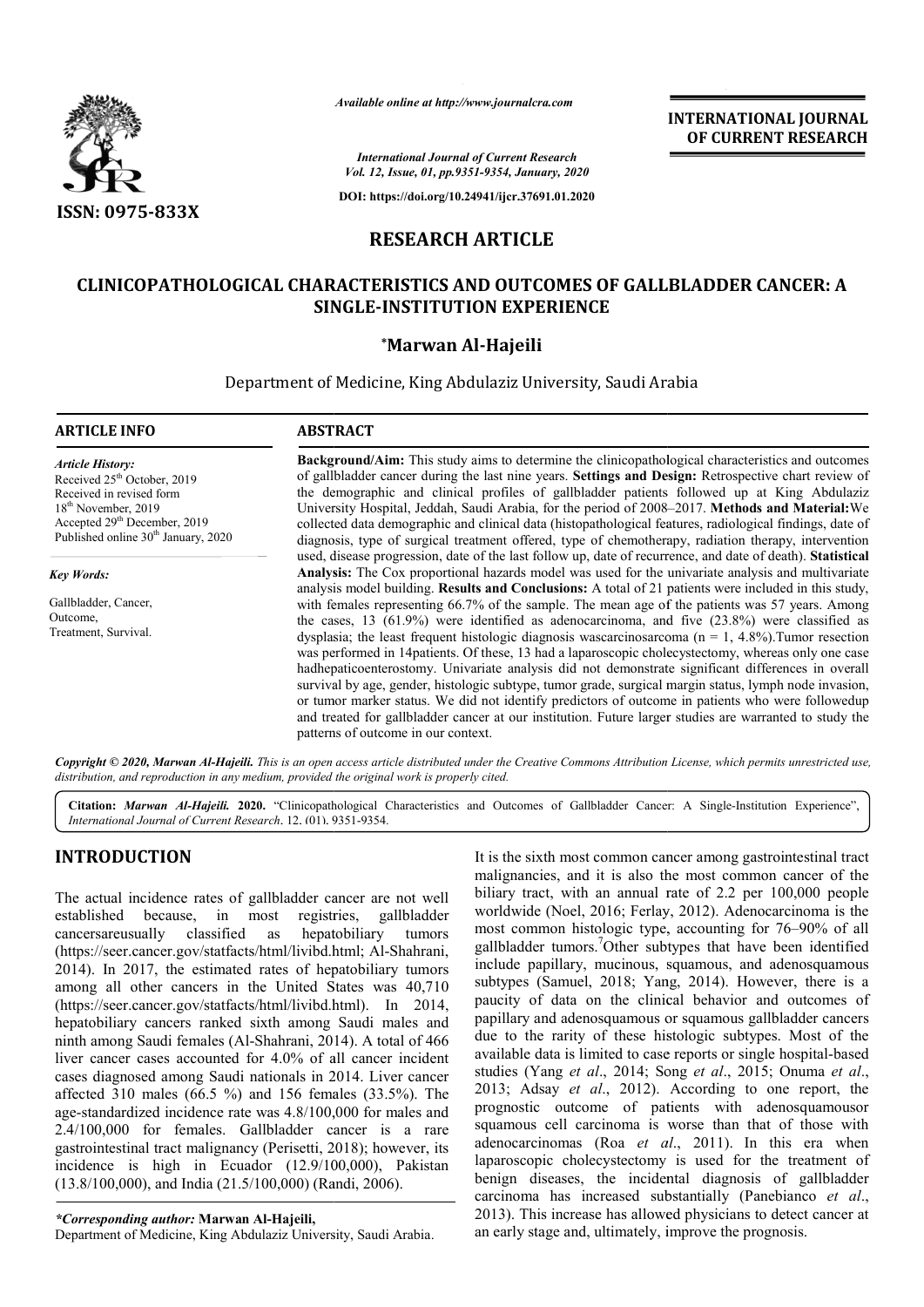This study aims to determine the clinicopathological characteristics and outcome of gallbladder cancer at King Abdulaziz University Hospital during the last nine years.

#### **MATERIALS AND METHODS**

This retrospective chart review was conducted at King Abdulaziz University Hospital, Jeddah, Saudi Arabia. Approval to conduct this study was granted by the Research Ethics Committee of King Abdulaziz University. Charts from patients with all bladder cancer as per the Pathology Department's database and electronic healthcare systems for the period of 2008–2017 were extracted and reviewed.

**Data Collection:** The data elements used in this study included the patients' demographic characteristics(date of birth and gender), histopathological features (specimen type, TNM staging, histopathological grading, type of grading system utilized, histologic subtype, surgical margins, and tumor markers), and radiological findings from computed tomography (CT) scans. Computed tomography and tumor marker data were included in the analysis if they had been performed within one month of diagnosis. We also collected the following data: date of diagnosis, possibility of resection, type of surgical treatment offered, type of chemotherapy, radiation therapy, intervention used, disease progression, date of the last follow-up, date of recurrence, and date of death.

**Statistical analysis:** The data were entered and analyzed using Strata/IC Version 15.1. (College Station, TXT, USA). The Cox proportional hazards model was used for the univariate analysis and multivariate analysis model building. Multivariate analysis was conducted using a stepwise model to eliminate irrelevant variables affecting the overall survival (OS), with a probability to eliminate variables at p-value >0.2.

#### **RESULTS**

**Demographic characteristics of the patients and clinical variables:** A total of 21 patients were included in this study, with females representing 66.7% of the sample  $(n = 14)$ . The mean age of the patients was 57 years. Among the cases, 13 (61.9%) were identified as adenocarcinoma, and five (23.8%) were classified as dysplasia; the least frequent histologic diagnosis was carcinosarcoma, which was identified in one patient (4.8%). As shown in Table 1, the tumor marker carcinoembryonic antigen 19-9 (CA19-9) was measured in 11 cases (mean value, 1245.5 U/mL), whereas carcinoembryonic antigen (CEA) was measured in nine cases (mean value, 43.0 U/mL); alpha-fetoprotein was measured in eight cases (mean value, 3.2 ng/mL). Only six of the 21 patients presented with jaundice (28%). Tumor resection was performed in 14patients.Of these, 13 had a laparoscopic cholecystectomy, whereas only one case hadhepaticoenterostomy. The remaining seven cases did not undergo surgery. One patient had lymph node enlargement (16.7%), two patients had lymph node enlargement with vascular invasion (33.3%), one had lymph node enlargement and metastasis to another organ (16.7%), and one patient had an invading tumor to surrounding structures (16.7%). Three patients out of 14 who underwent tumor resection received adjuvant chemotherapy (21.4%), while four had percutaneous transhepatic cholangiography as an intervention. The surgical margin status was positive in six patients (28.6%) and negative in eight patients (38.1%).Three patients (14.3%) had lympho-vascular invasion, and two (9.5 %) had a perineural invasion.

#### **Table 1. Demographic characteristics and clinical variables**

| Demographic data             | Frequency $(n = 21)$ | Percent $(100\%)$ |
|------------------------------|----------------------|-------------------|
| Gender                       |                      |                   |
| Male                         | 7                    | 33.3%             |
| Female                       | 14                   | 66.7%             |
| Histologic type              |                      |                   |
| Adenocarcinoma               | 13                   | 61.9%             |
| Dysplasia                    | 5                    | 23.8%             |
| Squamous cell carcinoma      | $\overline{c}$       | 9.5%              |
| Carcinosarcoma               | 1                    | 4.8%              |
| Tumor markers (elevated)     |                      |                   |
| <b>CEA</b>                   | 9                    | 43.0%             |
| CA19-9                       | 11                   | 52.4%             |
| Alpha-fetoprotein            | 6                    | 3.19%             |
| Tumor grade                  |                      |                   |
| Grade 1                      | 8                    | 38.1              |
| Grade 2                      | 7                    | 33.3              |
| Grade 3                      | 6                    | 28.6              |
| Jaundice                     |                      |                   |
| <b>Yes</b>                   | 6                    | 28.6%             |
| Was the tumor resected?      |                      |                   |
| Yes                          | 14                   | 66.7%             |
| Type of surgery              |                      |                   |
| Laparoscopic cholecystectomy | 13                   | 92.9%             |
| Hepaticoenterostomy          | 1                    | 7.1%              |

Abbreviations: CA, cancer antigen; CEA, carcinoembryonic antigen.

**Table 2.Univariate analysis of overall survival**

| Variables            | Hazard Ratio | 95% CI         | p-value |
|----------------------|--------------|----------------|---------|
| Age                  | 1.02         | $0.95 - 1.10$  | 0.55    |
| Male                 | 2.29         | $0.50 - 10.47$ | 0.29    |
| Adenocarcinoma       | 0.56         | $0.06 - 4.88$  | 0.60    |
| Carcinosarcoma       | 1.77         | $0.20 - 15.31$ | 0.60    |
| Grade histopathology | 1.46         | $0.62 - 3.48$  | 0.38    |
| Margins              | 1.15         | $0.10 - 12.83$ | 0.91    |
| LVI                  | 2.33         | $0.21 - 26.16$ | 0.49    |
| <b>PNI</b>           | 2.33         | $0.21 - 26.16$ | 0.49    |
| TNM stage            | 2.18         | $0.69 - 6.91$  | 0.18    |
| <b>CEA</b>           | 1.00         | $0.99 - 1.01$  | 0.84    |
| CA199                | 1.00         | $0.99 - 1.00$  | 0.81    |
| Alpha fetoprotein    | 0.91         | $0.57 - 1.49$  | 0.73    |

**Abbreviations:** CA, cancer antigen; CEA, carcinoembryonic antigen; CI, confidence interval; LVI, lymph node invasion; PNI, perineural invasion.

**Table 3. Univariate analysis of overall survival in patients with resected tumors**

| Variables            | Hazard Ratio | 95% CI         | p-value |
|----------------------|--------------|----------------|---------|
| Age                  | 0.99         | $0.90 - 1.08$  | 0.76    |
| Male                 | 1.49         | $0.13 - 16.93$ | 0.74    |
| Adenocarcinoma       | 0.32         | $0.03 - 3.61$  | 0.35    |
| Carcinosarcoma       | 3.08         | $0.28 - 34.39$ | 0.35    |
| Grade histopathology | 1.28         | $0.35 - 4.66$  | 0.70    |
| Margins              | 1.15         | $0.10 - 12.83$ | 0.91    |
| LVI                  | 2.34         | $0.21 - 26.26$ | 0.49    |
| <b>PNI</b>           | 2.34         | $0.21 - 26.16$ | 0.49    |
| TNM stage            | 2.19         | $0.69 - 6.91$  | 0.18    |
| <b>CEA</b>           | 3.07         | $0.00 - 0.00$  | 1.00    |
| CA199                | 1.88e-10     |                |         |
| Alpha fetoprotein    | 1.00         |                |         |

**Abbreviations:** CA, cancer antigen; CEA, carcinoembryonic antigen; CI, confidence interval; LVI, lympho-vascular; PNI, perineural invasion.

The overall survival rate was 52.6% at 24 months (Figure 1), and the median follow up was 6.1 months (95% confidence interval 1.9–14.1). The univariate analysis did not demonstrate significant differences in overall survival by age, gender, histologic subtype, tumor grade, surgical margin status, lymph node invasion, or tumor marker status (Table 2). Further analysis showed that in patients with resected tumors, no significant difference was found in overall survival by age, gender, histologic subtype, tumor grade, surgical margin status, lymph node invasion, or tumor marker status (Table 3).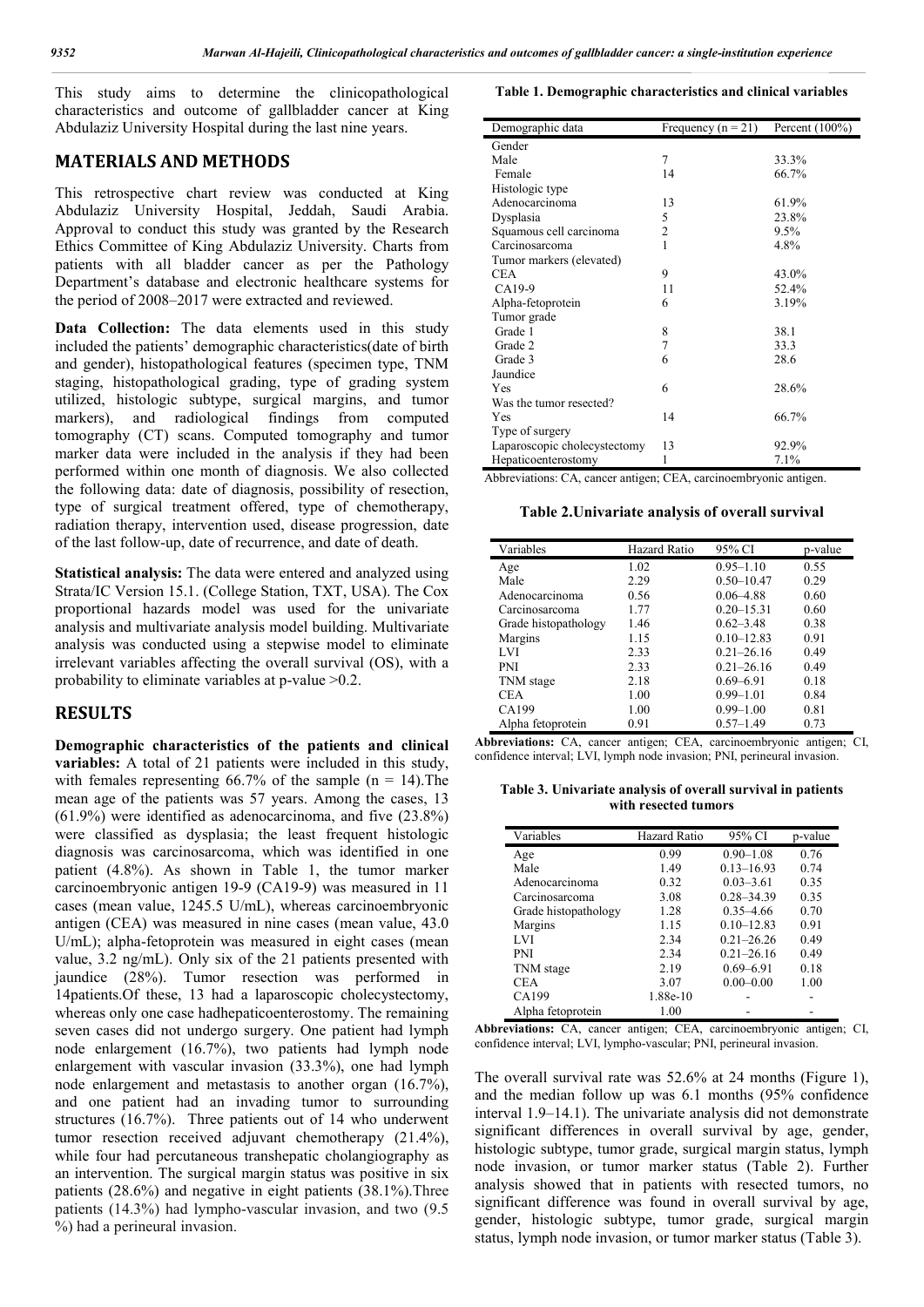**Table 4. Univariate analysis of overall survival in patients with non-dysplastic carcinoma**

| Variables            | Hazard Ratio | 95% CI         | p-value |
|----------------------|--------------|----------------|---------|
| <b>Sex</b>           | 1.33         | $0.29 - 6.06$  | 0.711   |
| Adenocarcinoma       | 0.56         | $0.07 - 4.88$  | 0.60    |
| Carcinosarcoma       | 1.77         | $0.20 - 15.31$ | 0.60    |
| Grade histopathology | 1.58         | $0.60 - 9.90$  | 0.35    |
| Margins              | 1.15         | $0.10 - 12.83$ | 0.90    |
| LVI                  | 2.34         | $0.21 - 26.16$ | 0.49    |
| <b>PNI</b>           | 2.34         | $0.21 - 26.16$ | 0.49    |
| <b>TNM</b>           | 1.77         | $0.44 - 7.12$  | 0.42    |
| <b>CEA</b>           | 1.00         | $0.99 - 1.00$  | 0.84    |
| CA199                | 0.99         | $0.99 - 1.00$  | 0.96    |
| Alpha fetoprotein    | 0.83         | $0.50 - 1.00$  | 0.46    |

**Abbreviations:** CA, cancer antigen; CEA, carcinoembryonic antigen; CI, confidence interval; LVI, lympho-vascular; PNI, perineural invasion; T, tumor.

**Table 5.Univariate analysis of overall survival in patients with resected non-dysplastic carcinoma**

| Variables            | Hazard Ratio | 95% CI         | p-value |
|----------------------|--------------|----------------|---------|
| <b>Sex</b>           | 0.91         | $0.08 - 10.26$ | 0.93    |
| Adenocarcinoma       | 0.32         | $0.03 - 3.60$  | 0.36    |
| Carcinosarcoma       | 3.09         | $0.28 - 34.39$ | 0.35    |
| Grade histopathology | 1.20         | $0.30 - 4.78$  | 0.80    |
| Margins              | 1.15         | $0.10 - 12.83$ | 0.91    |
| LVI                  | 2.34         | $0.21 - 26.16$ | 0.49    |
| <b>PNI</b>           | 2.33         | $0.21 - 26.16$ | 0.49    |
| <b>TNM</b>           | 1.77         | $0.44 - 7.12$  | 0.42    |
| <b>CEA</b>           | 3.07         | $0.00 - 0.00$  | 1.00    |
| CA199                | $2.61e-10$   | $0.00 - 0.00$  | 1.00    |
| Alpha fetoprotein    |              |                |         |

**Abbreviations:** CA, cancer antigen; CEA, carcinoembryonic antigen; CI, confidence interval; LVI, lympho-vascular; PNI, perineural invasion; T, tumor.



**Figure 1. Kaplan-Meier survival curve for the 21 patients included in this study**

In the same line, we did not find a significant difference in overall survival in patients with non-dysplastic carcinoma (Table 4) or those with resected non-dysplastic carcinoma (Table 5) stratified by age, gender, histologic subtype, tumor grade, surgical margin status, lymph node invasion, or tumor marker status.

## **DISCUSSION**

We found that females were mainly represented in the sample, which is in line with reports from single-center studies conducted in Saudi Arabia (Aldossary *et al*., 2018) and abroad (Panebianco, 2013; Cha, 2015; Khan, 2013). Findings from epidemiological studies have also reported a preponderance of the disease in females (Lai, 2008; Miller, 2008). According to one report, females are three times more likely to be diagnosed with gallbladder cancer than males (Miller, 2008).

Additionally, a retrospective analysis of data from the Surveillance, Epidemiology, and End Results database showed that survival rates were higher in females (hazard ratio 0.82, confidence interval  $0.70-0.96$ , p-value = 0.02) (Downing, 2011). Patients with adenocarcinoma were heavily represented in our sample, constituting approximately 61.9% of the cases. Other common histologic types includeddysplasia (23.8%), squamous cell carcinoma (9.5%), and carcinosarcoma (4.8%). Unfortunately, reports from other health institutions in our region are rare, and only a recent study conducted at a tertiary hospital in Dammam, Eastern Province of Saudi Arabia (2018), reported that adenocarcinoma not otherwise specified was the most common histopathologicalsubtype (75.0%). This subtype was followed by papillary adenocarcinoma (9.2%), mucinous adenocarcinoma (3.9%), and carcinosarcoma (3.9%); all other subtypes were each identified in approximately 1.3% of the cases. In this modern era of imaging and laparoscopy, it is estimated that approximately 1.5% of cases of gallbladder cancer are incidentally discovered during laparoscopic cholecystectomy (Kwon, 2008). Furthermore, improved imaging techniques and awareness of this cancer by clinicians have also contributed to its higher detection rates (Konstantinidis, 2009). At King Abdulaziz University Hospital, clinicianstypically use ultrasonography to image gallbladders. In cases where an ultrasound examination suggests neoplasm of the gallbladder, the clinician should perform a further examination usinga CT scan,magnetic resonance imaging/magnetic resonance cholangiopancreatography, endoscopic retrograde cholangiopancreatography, and endoscopic ultrasound as was the case in our patients. The general recommendation is to perform radical resection in cases that are discovered incidentally during or after a cholecystectomy, and the clinician should consider aggressive resection either during the surgery or during a subsequent one (Qadan, 2016).

Open cholecystectomy is the preferred option because it will decrease the likelihood of bile spillage with possible liver resection, depending on the cancer stage. Indeed, port site metastases have been reported in several cases following laparoscopic cholecystectomy (Lundberg, 2001; Paolucci *et al*., 1999). Among the 21cases diagnosed at our institution, tumor resection was performed in 14patients, of which 13 had laparoscopic cholecystectomy. While we attempted to explore outcomes based on variables such as age, gender, histologic subtype, tumor grade, surgical margin status, lymph node invasion, and tumor marker status, wedid not find significant differences, probably owing to our small sample size. In a single-center study conducted in Dammam (Aldossary *et al*., 2018), the investigators reported a poor outcome, with 57.9% of the patients having advanced disease at diagnosis. Additionally, the investigators reported a five-year survival rate of 20.5%, with the rate being significantly higher in patients who had undergone surgical resection compared with those in whom resection was not performed. In another study conducted at Massachusetts General Hospital (Konstantinidis, 2009), the investigators reported a five-year survival of 35% in patients who had undergone resection (R0 and R1); the overall median survival for these patients was 24 months. Although survival is largely dependent on early diagnosis of the disease, most patients with gallbladder cancer have advanced disease at diagnosis, and recurrence is high despite surgery (Hundal, 2014). Re-resection has proven not to increase survival, and outcomes are rather dismal. Adjuvant treatment has also been reported to be largely ineffective, with response rates of